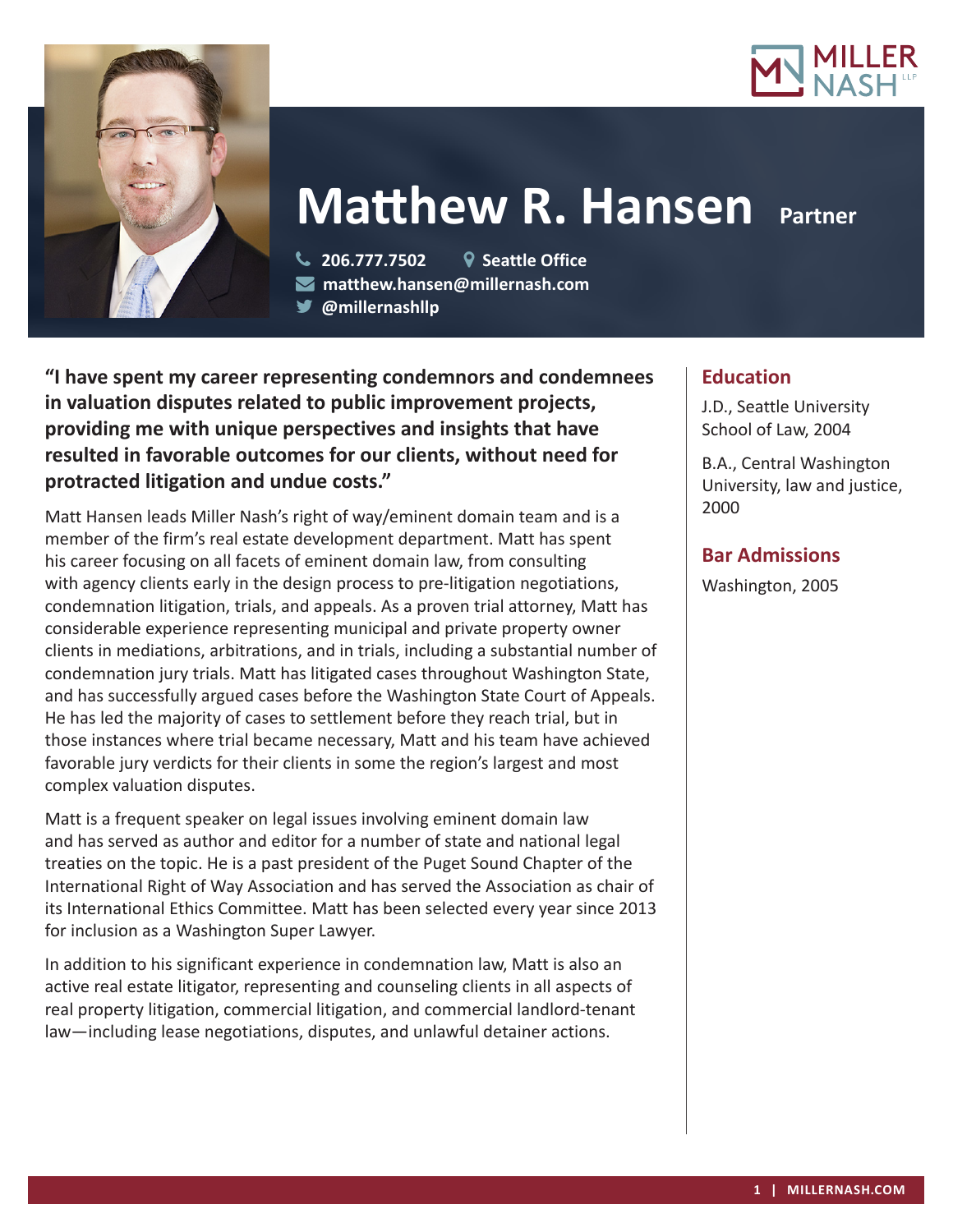

# **Professional Activities**

- **Miller Nash LLP, Executive Committee Member**
- International Right of Way Association
	- International Ethics Committee, Past Chair
	- Puget Sound Chapter, Past President
- King County Bar Association, Member
- Washington State Bar Association
	- Litigation Section, Member
- **American Bar Association** 
	- Condemnation, Zoning and Land Use Litigation Committee, Washington State Liaison
	- Litigation Section, Member
- Housing Justice Project, King County Bar Association, Volunteer Attorney

# **Representative Experience**

#### **Right of Way/Eminent Domain**

- Obtained a unanimous jury verdict matching our client's valuation evidence exactly in a multi-week, 30-party, 100-percent virtual condemnation trial. The local transit authority client needed to acquire the right to amend restrictive covenants to allow it to construct and operate its light rail project and the total valuation dispute was more than \$5.5 million in just compensation. (12-Person Jury Trial)
- Successfully tried one of the first social-distanced pandemic jury trials in Washington over the condemnation of several permanent and temporary rights abutting the building frontage of one of the region's largest airlines to allow the local transit authority to construct and operate its light rail project. The parties' valuations were hundreds of thousands of dollars apart and the jury returned a verdict in our client's favor. (12-Person Jury Trial)
- Represented regional transit agency in a multi-day condemnation trial to acquire property rights needed to construct its light rail construction project. The trial involved a dispute over the highest and best use of the property and the court awarded just compensation matching the transit agency's valuation evidence of more than \$1 million less than owner's just compensation. No fees or costs awarded to property owner. (Bench Trial)
- Represented transit agency in a multi-week condemnation trial. The trial involved a dispute over whether or not the transit agency's light rail station specially benefited the property due to its proximity and a recent upzone of the property. The jury determined the property was specially benefitted by light rail and returned verdict matching the transit agency's valuation evidence and \$1.4 million less than the owner's valuation. No fees or costs awarded to property owner. (12-Person Jury Trial)
- Represented transit agency in a multi-week condemnation trial. The trial involved a dispute over whether or not the transit agency's light rail station specially benefited the adjacent property due to proximity. The jury determined the property was specially benefitted by light rail and returned a verdict that did not exceed the transit agency's pretrial settlement offer. No fees or costs awarded to property owner. (12-Person Jury Trial)
- Represented local transit authority in condemnation trial for light rail station project. A petitioner's verdict of more than \$9 million less than owner's just compensation evidence was awarded by the court. No fees or costs awarded to property owner. (Bench Trial)
- Represented local transit authority in condemnation trial for light rail expansion project. Jury returned verdict that did not exceed the transit authority's pretrial settlement offer and ultimately offset the just compensation award for a special benefits credit. No fees or costs awarded to property owner. (12-Person Jury Trial)
- Represented local transit authority in condemnation trial for light rail station project. A just compensation award of more than \$3 million less than owner's just compensation evidence was awarded by the court. No fees or costs awarded to property owner. (Bench Trial)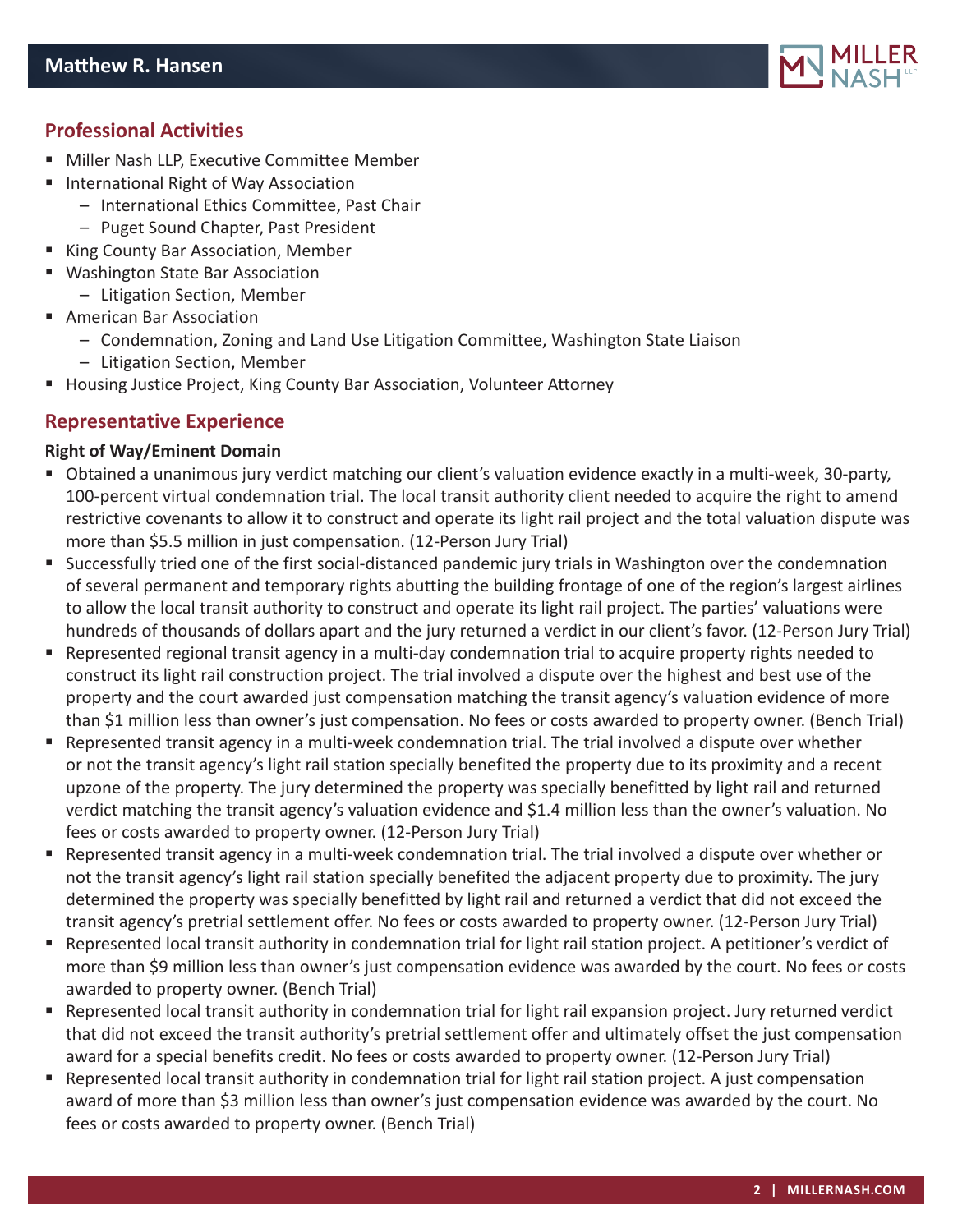

- Represented local transit authority in condemnation trial for light rail expansion project. A just compensation award for the same amount as petitioner's valuation evidence was granted by the court. No fees or costs awarded to property owner. (Bench Trial)
- Represented local transit authority in three-week condemnation trial for light rail expansion project. Jury returned verdict for nearly \$1.5 million less than property owner's just compensation evidence. (12-Person Jury Trial)
- Represented local transit authority in multi-week condemnation trial for light rail expansion project. Jury returned verdict that did not exceed the transit authority's pretrial settlement offer. No fees or costs awarded to property owner. (12-Person Jury Trial)
- Represented local transit authority in multi-week condemnation trial for light rail expansion project. Jury returned verdict in less than two hours for an award that did not exceed the transit authority's pretrial settlement offer. No fees or costs awarded to property owner. (12-Person Jury Trial)
- Represented local transit authority in multi-week condemnation trial for commuter rail expansion project. Property owner argued just compensation of approximately \$3 million whereas transit authority argued just compensation of \$46,000. Jury verdict of \$46,000. No fees or costs awarded to property owner. (12-Person Jury Trial)
- Served as lead eminent domain counsel representing local fire district in condemnation action for fire station expansion project. Property owner argued just compensation of \$450,000, whereas fire district argued just compensation of \$275,000. Jury verdict of \$283,000. No fees or costs awarded to property owner. (6-Person Jury Trial)
- Represented local transit authority in multi-week condemnation trial for commuter rail expansion project. Property owner argued just compensation of \$16.6+ million. Jury returned verdict of \$11.3 million. No fees or costs awarded to property owner. (12-Person Jury Trial)
- Represented property owner in multi-week condemnation trial for city roadway expansion project. Property owner awarded just compensation of nearly four times the amount argued by the city's expert appraiser. Property owner was awarded fees and costs in defending action. (12-Person Jury Trial)
- Lead eminent domain counsel representing local transit authority in condemnation action for light rail project. Property owner argued just compensation of \$650,000, whereas transit authority presented evidence of \$75,000. Court awarded just compensation of \$77,200. No fees or costs awarded to property owner. (Bench Trial)
- Represented local transit authority in multi-week condemnation trial for light rail station project. The total just compensation awarded to the property owner was less than transit authority's pre-trial settlement offer. No fees or costs were awarded to property owner. (12-Person Jury Trial)
- Represented landlord in an eviction action related to residential property in Snohomish County. Defendants resisted action and counterclaimed on the grounds that they had not breached the lease and had properly exercised an option to purchase the subject property. The court awarded judgment in favor of landlord and dismissed all claims filed by defendants. Plaintiff was also awarded all of his attorney fees and court costs. (Bench Trial)
- Represented local transit authority in condemnation trial for light rail expansion project. Property owner argued just compensation of more than \$505,000. Court awarded just compensation of \$283,000. No fees or costs were awarded to property owner. (Bench Trial)
- Represented a property owner who had several acres of prime residential subdivision land condemned by county. The verdict exceeded the County's best pre-trial offer by more than \$3,000,000. (Bench Trial)
- Represented a major forest products manufacturer in an eminent domain action. Manufacturer held a leasehold interest in property along the Blair Waterway at the Port of Tacoma. The highest offer before trial was \$5 million. Our client recovered \$12 million. (12-Person Jury)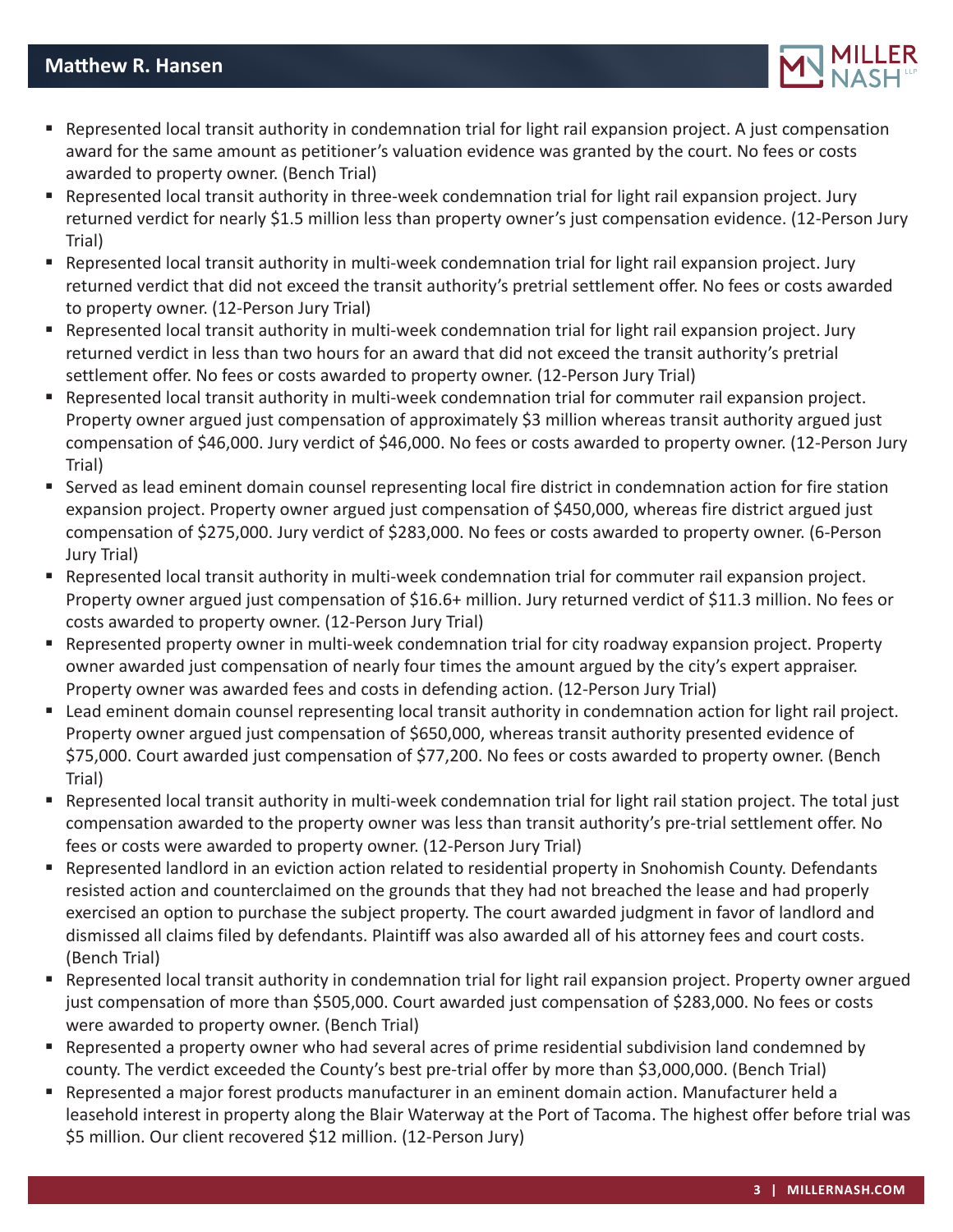

## **Publications**

- "Part Eighteen: Eminent Domain," King County Bar Association, *Washington Lawyers Practice Manual*, coauthor & coeditor (2006-2020 edits, 2004 original materials)
- "Volume 4, Chapter 13: Eminent Domain," Washington State Bar Association, *Washington Real Property Deskbook Series: Causes of Action, Taxation, Regulation*, editor (2015)
- "Damage to Separate Parcels: Unity of Use," Matthew Bender, *Nichols on Eminent Domain*, coeditor (2010)
- "The Law of Eminent Domain," American Bar Association, *Washington State Section, Condemnation, Zoning & Land Use Committee* (2010 edits, 2006 original materials)

## **Presentations**

- "Valuation of Restrictive Covenants: A Case Study," International Right of Way Association Puget Sound Chapter, monthly membership program (Sept. 2021)
- "Participating in the Condemnation Process," HalfMoon Education Inc., Oregon Easements, Rights-of-Way and Eminent Domain (Aug. 2021)
- "Eminent Domain Jury Trials During the Pandemic," Pendulum Land Podcast (Feb. 2021)
- "Floating Easements," The Seminar Group, Cutting-Edge Issues in Condemnation (Sept. 2020)
- "Don't Be Fooled: What Right-of-Way Professionals Should Know About Private Covenants, Use Restrictions, Special Benefits, and Project Influence," International Right of Way Association, Region 7 Fall Forum (Sept. 2019)
- "Tales from the Trenches: What Condemnors Should Know About Private Covenants and Use Restrictions," International Right of Way Association, International Education Conference (June 2019)
- "Tales from the Trial Trenches: What Condemnors Should Know About Private Covenants, Use Restrictions, and Project Influence," International Right of Way Association Puget Sound Chapter, monthly membership program (May 2019)
- "Participating in the Condemnation Process," HalfMoon Education, Inc., Washington Easements, Rights-of-Way, and Eminent Domain (Feb. 2018)
- "Legal Issues in Right of Way," International Right of Way Association, Chapter 3 Education Symposium (Oct. 2017)
- "International Right of Way Association Chapter 4 Eminent Domain Mock Trial," Miller Nash Graham & Dunn (Sept. 2017)
- "Property Acquisition and Condemnation," Washington State Transit Association, Legal Affairs Roundtable (Sept. 2017)
- "Post-Judgment Process," The Seminar Group, Eminent Domain Seminar (May 2017)
- "Skills of Expert Testimony," International Right of Way Association, Education Course (May 2017)
- "Principles of Real Estate Law," International Right of Way Association, Education Course (Nov. 2016)
- "Legal Ramifications from Modifications to Take During Trial," International Right of Way Association, Puget Sound Chapter Fall Seminar (Nov. 2016)
- "Condemnation Process," International Right of Way Association, Chapter 3 Education Symposium, panelist (Oct. 2016)
- "Eminent Domain Law Basics for the Right of Way Professional," International Right of Way Association, Education Course (Oct. 2016)
- "Eminent Domain Law Basics for the Right of Way Professional," International Right of Way Association, Education Course (July 2016)
- "Ethics for IRWA Leaders," International Right of Way Association, International Education Conference (June 2016)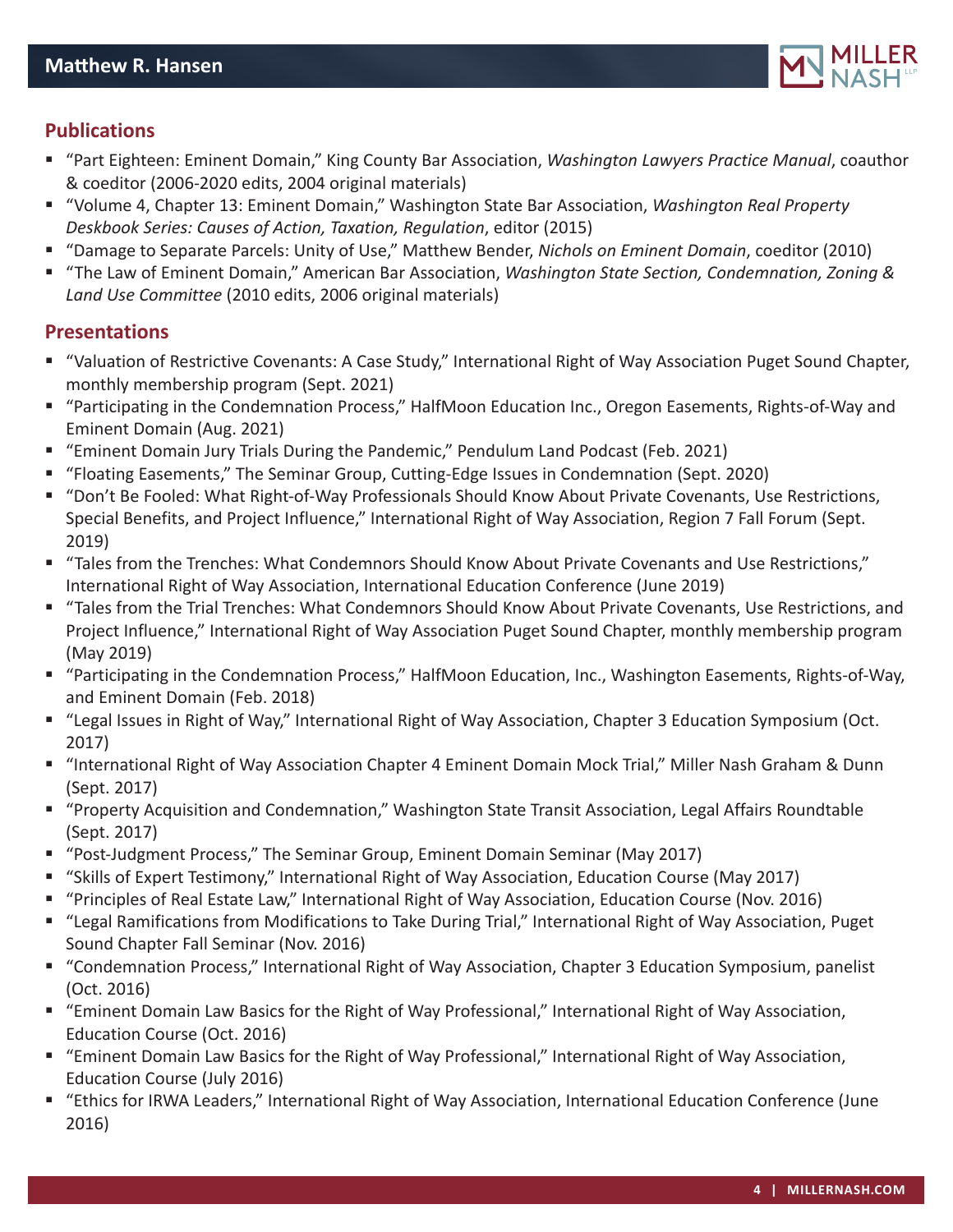## **Matthew R. Hansen**



- "Shaping the Battlefield in Condemnation Trials–Motions in Limine in Eminent Domain Proceedings," The Seminar Group, Eminent Domain Conference (May 2016)
- "Navigating Generational Differences in the Professional Environment," International Right of Way Association, Puget Sound Chapter Meeting (Feb. 2016)
- "Eminent Domain Law Basics for the Right of Way Professional," International Right of Way Association, Education Course (Jan. 2016)
- "At Trial—What Can Appraisers Do to Help the Attorney and the Client," Appraisal Institute, Fall Real Estate Conference (Oct. 2015)
- "Presenting and Defending Your Expert Opinion at Trial," International Right of Way Association, International Education Conference (June 2015)
- "Right of Way—The Right Way," American Public Works Association, Spring 2015 Conference (Apr. 2015)
- "Proportioning Among Impacted Parties and Owners," The Seminar Group, Annual Issues in Eminent Domain Seminar (Dec. 2014)
- "Legal Aspects of Easements," International Right of Way Association (Nov. 2014)
- "Condemnation Procedures for Cities," Washington State Association of Municipal Attorneys, Spring Conference (May 2014)
- "Eminent Domain Law Basics for the Right-of-Way Professional," International Right of Way Association, Education Course (May 2014)
- "An Introduction to Local Improvement Districts," International Right of Way Association, Puget Sound Chapter Meeting (Apr. 2014)
- "Skills of Expert Testimony," International Right of Way Association (Oct. 2013)
- "Eminent Domain Law Basics for the Right-of-Way Professional," International Right of Way Association (July 2013)
- "The Rights of Railroad Reversion: Who's on First," International Right of Way Association, International Education Conference (June 2013)
- "What You Need to Know About Right-of-Way Acquisition Projects," International Right of Way Association, Spring Conference (May 2013)
- "Skills of Expert Testimony," International Right of Way Association (Nov. 2012)
- "Condemnation Procedure from A to Z," The Seminar Group, Issues in Condemnation (Nov. 2012)
- "Pretrial Motions in Limine: Don't Get Caught With Your Pants Down," Appraisal Institute, Fall Real Estate Conference (Nov. 2012)
- "Recent Developments in Alternative Dispute Resolution," International Right of Way Association, International Education Conference (2012)
- "Special Opportunities and Challenges for Junior Lawyers Second-Chairing a Condemnation Case," American Law Institute-American Bar Association, National Eminent Domain Conference (2012)
- "Presenting and Defending Your Appraisal in Litigation," Appraisal Institute, Fall Real Estate Conference (Oct. 2011)
- "The Interplay Between Impact Fees and Dedication in Condemnation," The Seminar Group, Issues in Condemnation Seminar (Oct. 2011)
- "The Legal Aspect of Easements," International Right of Way Association/Bonneville Power Administration (2011)
- "Condemnation, Valuation, and Mock Trial," International Right of Way Association (2007 and 2010)
- "Top 10 Things a Right-of-Way Agent Never Wants to Hear From a Property Owner During Negotiations," International Right of Way Association (2010)
- "Tenant Rights under the Washington Residential Landlord-Tenant Act," Tacoma Community College (2007)